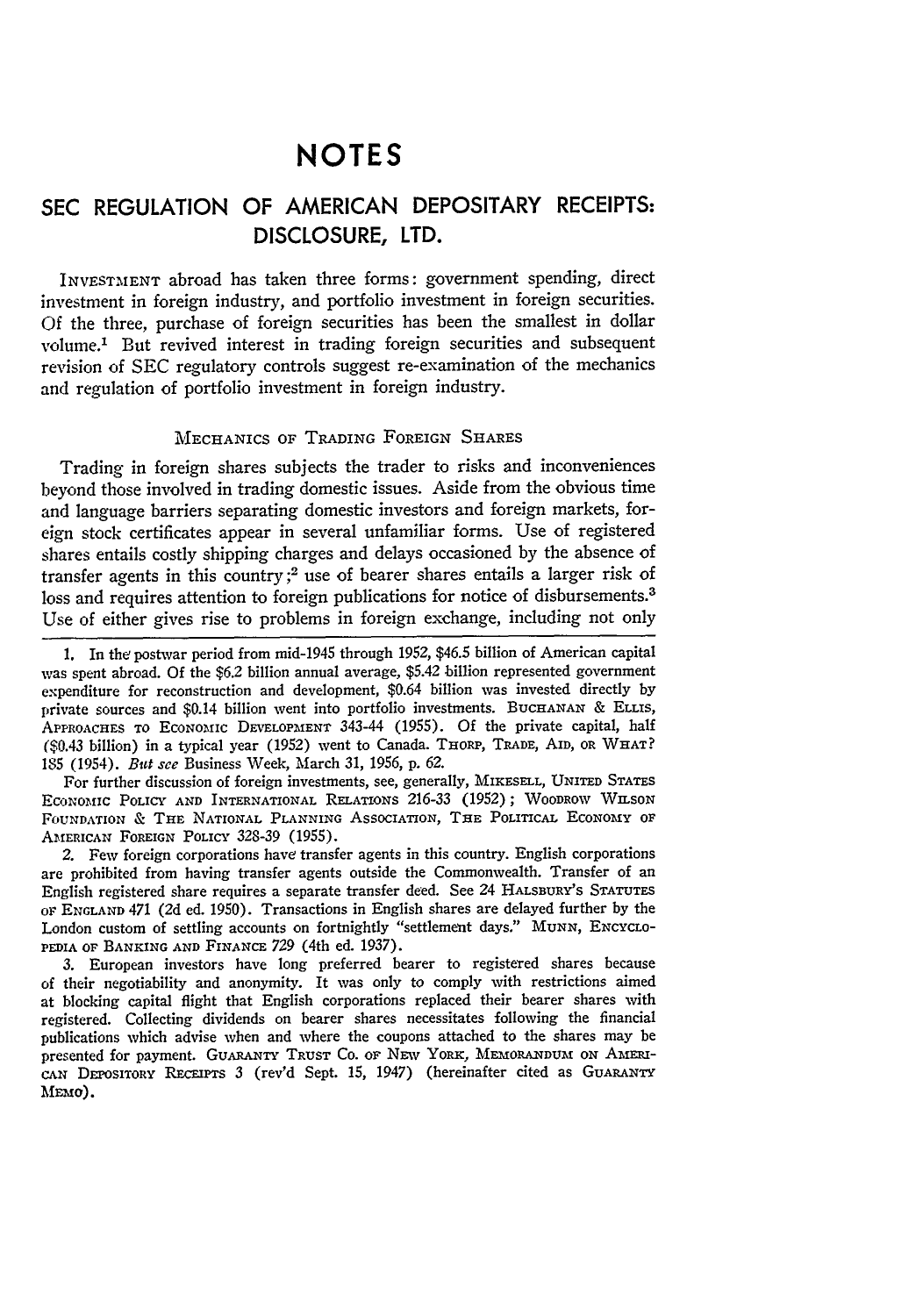the usual risks of freely fluctuating rates but also the danger of foreign regulations fixing exchange rates and restricting capital exports. 4 Combined with the reluctance of foreign companies to issue shares in America, the mechanical difficulties of trading foreign shares ordinarily results in a narrow New York market with characteristically wide spreads.

To eliminate most of the mechanical problems, the American financial community in the twenties developed the vehicle of substitute certificates.<sup>5</sup> The substitute certificate represented an agreement between a depositor, depositary and shareholder; the foreign company whose shares were to be traded was not a party to the agreement.<sup>6</sup> The depositor was generally an American investment house anxious to facilitate local placement of a block of shares which it held in the foreign company.<sup>7</sup> The depositary was a domestic bank which undertook to hold the actual foreign shares for the depositor, and to issue depositary receipts against them.8 The receipts, which resembled domestic

For discussion of the impact of foreign exchange control on private investment, see MIKEsELL, FOREIGN EXCHANGE IN **THE** POSTWAR WORLD 449-56, 472-73 (1954).

5. Although substitute certificates for foreign shares were first introduced in 1916, they were seldom used until promoted by the exchanges in 1927. GUARANTY MEMO 1, 4.

6. At first the agreement for deposit was a separate document pursuant to which substitute certificates were issued. See, *e.g.,* Agreement between Kuhn, Loeb & Co., The Equitable Trust Co. of New York and "all present and future holders of certificates issued and to be issued hereunder," p. 1 (Sept. 10, 1918) (Royal Dutch), on file in Yale Law Library. Subsequently, the deposit agreement became part of the substitute certificate itself. See note 13 *infra.*

Little documentary material is available on the use of substitute certificates. Much of the descriptive information following is based upon a series of interviews with staff members of the SEC and officials of prominent New York banks dealing in the certificates.

7. The depositor or depositors maintained the right to exercise key managerial control of the deposit. OFFICIAL **REPORT OF** PROCEEDINGS BEFORE THE SECURITIES **AND** EXCHANGE COMMISSION, **CONFERENCE** ON AMERICAN DEPOSITARY RECEIPTS 56 (June 20, 1955) (hereinafter cited as ADR REPORT). See also, *e.g.,* Agreement between Kuhn, Loeb & Co. and The Equitable Trust Co. of New York, p. 1 (Aug. 28, 1919) (Shell Transport Co.), on file in Yale Law Library. In this agreement the depositor retained control of voting rights, *id.* at 7, disbursements to shareholders, *id.* at 5-6, and removal of the depositary, *id.* at 15. Furthermore, in order to give the depositor a stable market in which to sell the certificates, the deposit agreement allowed the initial depositor a specified period during which it alone could deposit the foreign shares. *Id.* at 4.

8. See, *e.g.,* Royal Dutch and Shell Transport agreements, *supra* notes 6, 7. At first the foreign shares were actually deposited in New York, but this created a shipping prob-

<sup>4.</sup> Several countries in fact accord foreign capital preferential rates on import, and specifically provide for repayment of capital and income. **INTERNATIONAL** MONETARY FUND, SIXTH ANN. **REp.** ON EXCHANGE RESTRICTIONS 59-65 (Brazil), 301-10 (United Kingdom) (1955). But the irregular revision of foreign exchange regulations-and "revision" of foreign governments themselves-make for uncertainty. Today the currency of forty-five of the fifty-six member nations of the International Monetary Fund is still considered sufficiently unstable that "transitional" governmental regulation is justified. *Id.* at 21, 25, 325. The eleven "free exchange" nations are all in the western hemisphere, tied to dollar prosperity; these nations in the past have not been the most important in terms of American portfolio investment.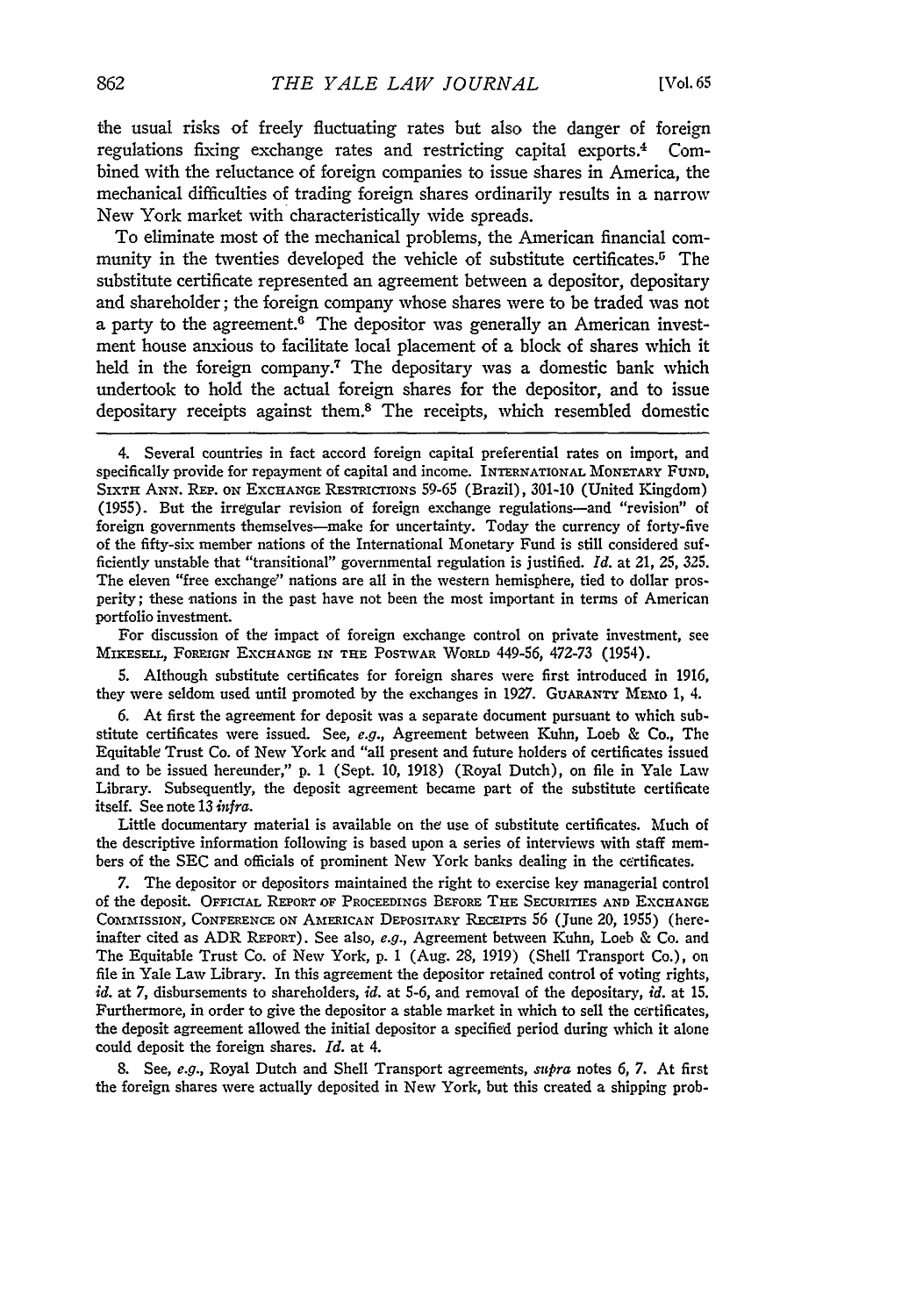stock certificates, were then distributed by the depositor to its customers.<sup>9</sup> The investor thus became a shareholder in effect, although his name did not appear on the books of the foreign company, by virtue of the deposit agreement which gave him a right to obtain the underlying foreign shares. He received dividends from the depositary, already converted by it into domestic currency, and was able to sell the depositary receipt on the American market.<sup>10</sup> Arbitrage kept the American price in line with the price for the actual share abroad.

The substitute certificate of today, known as an American Depositary Receipt  $(ADR)$ ,<sup>11</sup> represents a major variation of the same principle of local issue against deposit abroad. Today, there is no single depositor. Instead, the depositary bank has assumed the initiative; it announces that it stands ready to issue ADR's in New York against deposit of designated securities abroad.<sup>12</sup> The depositors, generally domestic dealers or private shareholders owning shares in the foreign company, then undertake to have securities lodged with

lem, particularly troublesome in the event of a stock split. Thus the underlying shares came to be held abroad by the American bank's branch or agent.

Other functions of the depositary were to keep transfer books available to the public, distribute dividends and allow the shareholders to vote through it (or to vote itself if the privilege were so reserved).

9. In addition to the familiar format, a number of foreign shares were often combined to equal one American share so that the price to the American investor would be more in line with the average American share than would be the case where the typically low priced foreign share were represented one for one. See Irving Trust Co. financial announcement, May **25,** *1955,* on file in Yale Law Library.

**10.** See, e.g., Ford Motor Co., Ltd., depositary receipt, on file in Yale Lav Library.

The depositary was authorized to distribute all disbursements as cash. Thus the shareholder might lose the opportunity to exercise subscription rights made available by the company. Security regulations treated such disbursements as new issues. 48 **STAT.** 74 (1933), as amended, **15** U.S.C. § 77b(3) (1952). And the **SEC** has ruled that the depositary or American broker receiving such rights for a certificate holder may only notify the holder of their receipt, and then sell the rights abroad as broker for the holder or buy the rights from the holder and sell them abroad as principal. There could be no trading of rights in this country without registration. SEC, Securities Act of 1.933, Release No. *3266,* Nov. 25, **1947.**

11. The financial community speaks of all substitute certificates as "ADR's," *or,* occasionally, as "CD's" (certificates of deposit). The technical distinction between American Share Certificates (separate certificate and deposit agreement, traded on the New York Stock Exchange), American Participation Certificates (for foreign bonds) and American Depositary Receipts (integrated certificate and deposit agreement, traded on the American Stock Exchange) is of little significance.

*12.* See, *e.g.,* Irving Trust Co. financial announcement, N.Y. Times, Nov. 28, *1955,* p. 41, cols. 7-8; financial release of Guaranty Trust Co. of New York, on file in Yale Law Library; lodgement agreement of Irving Trust Co. with National Provincial Bank, Ltd., on file in Yale Law Library.

In selecting foreign companies for whose shares ADR's will be issued, the depositary banks have considered as the most important factor the interest there might be in America for such an investment. While the depositary naturally investigates the character of the company, nothing in the mechanics of the substitute certificates can be construed as a recommendation of the company to the investor.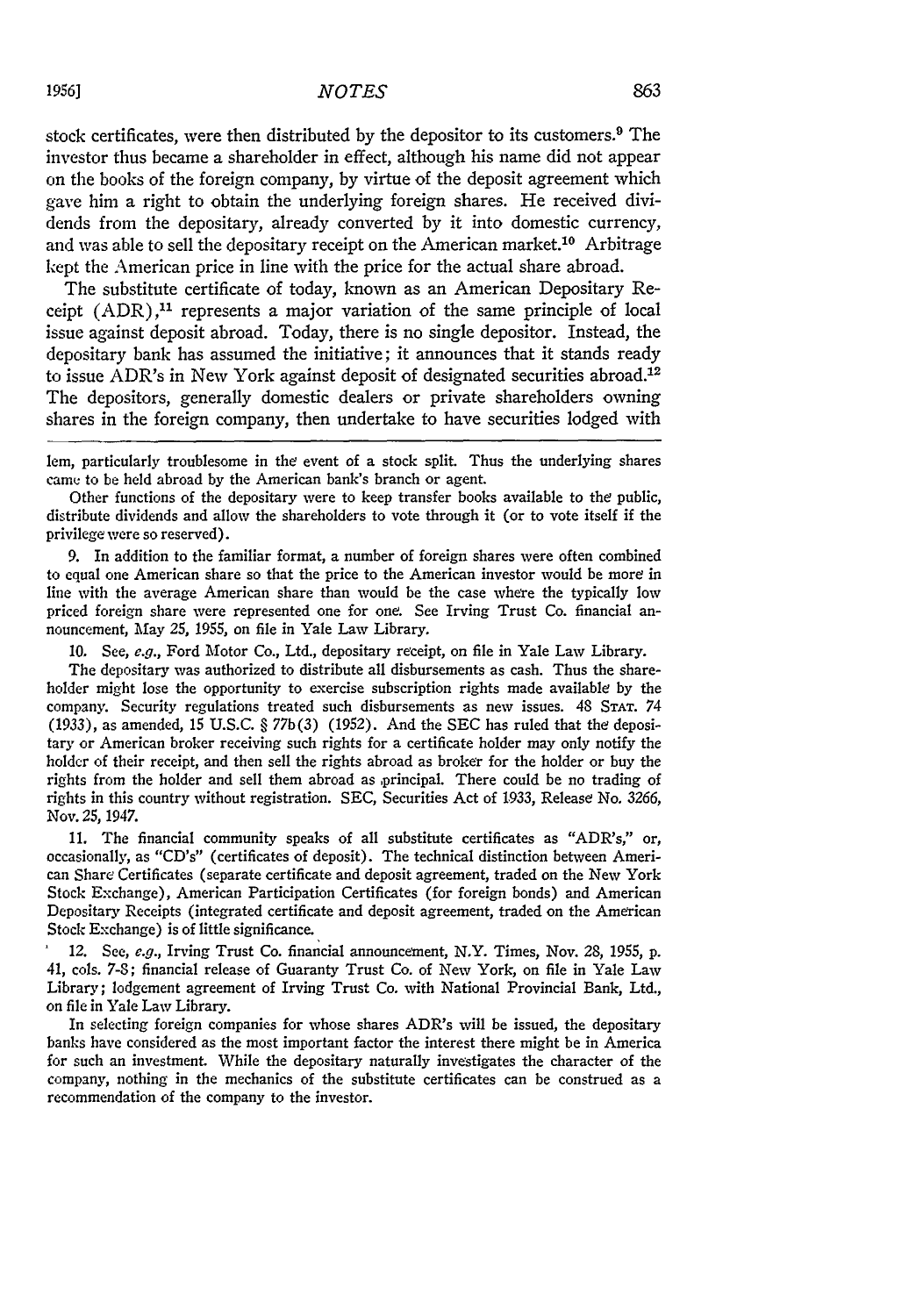the depositary's foreign agent, in return for ADR's to be issued by the bank.<sup>13</sup> The foreign company still is not involved, although naturally the bank which issues the ADR's has received its permission to do so.

## **FEDERAL REGULATION OF** ADR's

The federal securities regulations introduced in the thirties extended to the market for ADR's. They were considered to be "securities" under the Securities Act of 1933<sup>14</sup> and the Securities Exchange Act of 1934.<sup>15</sup> Under SEC regulations they were subject to registration and listing requirements substantially identical with those established for domestic shares.<sup>16</sup> Both registration and listing forms required detailed information about the depositor, the depositary and the terms of deposit. The depositor was considered to be the registrant and was required to sign as issuer of the ADR.17 In addition, if the foreign share represented by the ADR would have been subject to registration if issued directly to the public, the foreign company was required both to reveal substantially the same information required of an American issuer and to

13. The majority of deposits today are made by dealers, but on behalf of private persons who already hold shares in the foreign corporation. Interview with Assistant Secretary, Irving Trust Co., March 14, 1956. The dealers, of course, retain a strong interest in broadening the market for foreign securities, and consider the use of substitute certificates a "very material assistance" to that end. ADR REPORT 65. But the dealers no longer take an active part in the issuance or management of substitute certificates. *Id.* at 30, 80-82. They "receive no fees . . . assume no duties . . . have no rights [and] . . . are not available to anyone." *Id.* at 82. Indeed, today there is no separate agreement of deposit other than the agreement stating the terms of the deposit which is on the back of each substitute certificate. *Ibid.;* **GUARANTY** MEmO **7.** The separate deposit agreement, see notes 6-7 *supra,* has thus been abandoned.

14. 48 **STAT.** 74 (1933), as amended, 15 U.S.C. § 77b(1) (1952).

15. 48 STAT. 883 (1934), as amended, 15 U.S.C. § 78c(10) (1952).

16. In order to accommodate the particular characteristics of substitute certificates, the SEC established the registration statement Form C-3 to facilitate compliance with the 1933 Act. SEC, Securities Act of 1933, Release No. 1502, July 8, 1937. For sample form and instructions, see 1 **CCH FED.** SEC. L. **REP.** Wil 6701-22. Form 19 was made available to allow compliance with the separate registration required under the 1934 Act for all listed securities. SEC, Securities Exchange Act of 1934, Release No. 223, July 15, 1935. For sample form and instructions, see 2 CCH FED. SEC. L. REP. <sup>111</sup> 29401-08. For the annual reporting required by § 13 (a) of the 1934 Act, the SEC at the same time released Form 19-K. See 2 CCH FED. SEC. L. REP. 11 32101-04.

17. Section 2(4) of the 1933 Act provides:

"The term 'issuer' means **. . .** with respect to certificates of deposit **...** the person or persons performing the acts and assuming the duties of depositor or manager pursuant to the provisions of the trust or other agreement or instrument under which such securities are issued. . . ."

48 **STAT.** 74 (1933), as amended, 15 U.S.C. § 77b(4) (1952). While this definition was aimed primarily at voting trusts, the section was applied also to ADR's. See Loss, *SECURa-*TIES REGULATIOI 301-04, 304 n.15 (1951 ed. with 1955 Supp.) (hereinafter cited as Loss). Thus, when the depositor assumed managerial duties, as was generally the case, see note 7 *supra,* it was deemed the "issuer." Professor Loss concluded that the depositary was coissuer. Loss 304 n.l5. *But cf.* notes **33-35** *infra.*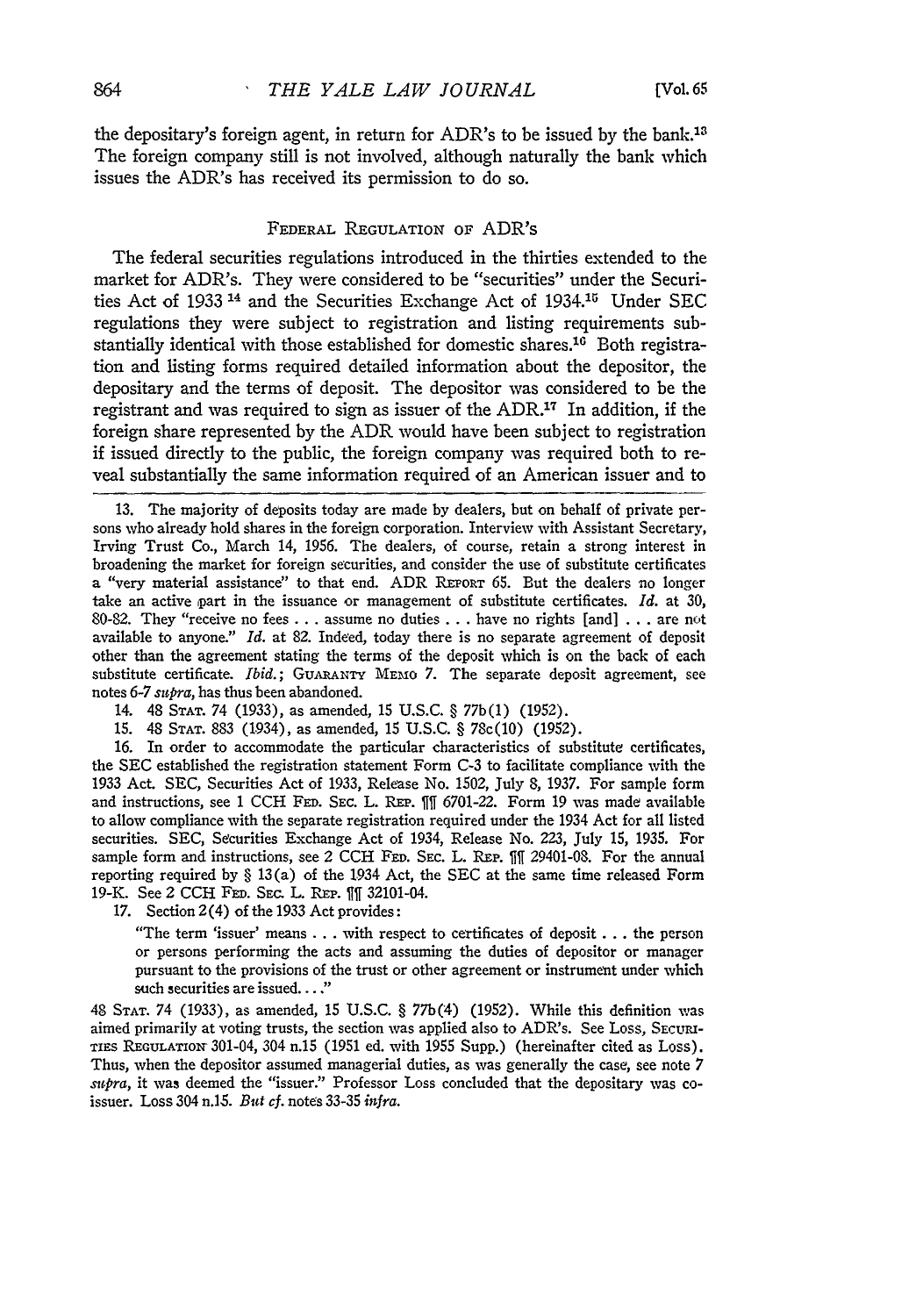sign the registration statement.<sup>18</sup> However, the Securities Act exempted securities that were traded domestically before 1933, or were traded **by** dealers not acting as underwriters. Since many of the securities represented **by** ADR's qualified for these exemptions, unlisted ADR's could be offered to the public without disclosure by the foreign company.<sup>19</sup>

With the passage of time, progressively fewer foreign shares could qualify for exemption from registration. Moreover, the number of exempt shares had always been a small proportion of the foreign shares available. Foreign companies were disinclined to make the revelations necessary for full registration, and the general lack of public interest in foreign investment during the thirties and forties discouraged ADR registrations. Since 1950, however, public interest in foreign securities has increased, and New York banks have attempted to expand their ADR services.<sup>20</sup> In response to this renewed interest, the SEC has recently authorized the use of an even more abbreviated registration procedure.21 The new registration form, designated Form **S-12,22** is available for use whenever (1) the holder may, under the terms of the ADR agreement,

**18.** Part II of both the Form **C-3** (registration) and the Form **19** (listing) consists of the registration data that would be appropriate for the underlying foreign share. 1 CCH **FED.** SEc. L. RmE. **ff** 6714 (July **8,** *1937)* **;** 2 *id.* **ff** 29407 (July **15,** 1935).

In practice if not in theory, however, the C-3 form was not widely used; the SEC apparently required the depositary to supply a good deal of the information that would have been required of the foreign company in part II if it had had to register its shares directly, even though the foreign shares were exempt. See ADR **REPORT** 47-48. Failure to make the additional disclosure gave rise to a deficiency letter. *Id.* at 88.

19. Section 3 (a) (1) of the 1933 Act exempted from registration securities "disposed of by the issuer or bona fide offered to the public" prior to enactment of the legislation. 48 **STA T.** *76* (1933), as amended, **15** U.S.C. § 77c(a) (1) (1952).

Section 4(1) of the 1933 Act exempted from registration securities transactions "by a dealer." 48 **STAT.** *77* (1933), as amended, 15 U.S.C. § 77d(1) (1952). The investment houses dealing in the foreign shares qualified for exemption under this section unless they were distributing a new issue of the securities as an "underwriter," *i.e.*, on behalf of the issuer or a controlling shareholder; or unless they themselves obtained a sufficient number of shares in the foreign company to constitute "control." **A** dealer with "control" was to be treated as both issuer and underwriter under the terms of § 2(11) of the Act. 48 **STAT.** *75 (1933),* as amended, **15** U.S.C. 77b(11) (1952). To date, however, ADR's have not been introduced to such an extent by any single dealer that the  $\S 4(1)$  exemption was lost.

20. Curb trading in ADR's issued by Guaranty Trust Co. of New York on the American Stock Exchange jumped from **\$1** million in 1949 to \$4.65 million in 1954. ADR **REPORT 50.** See also Business Week, June *4,* 1955, p. 130; N.Y. Herald Tribune, Dec. 21, 1955, § 3, p. 15, cols. 3-4; note 12 *supra.*

21. Form S-12, 1 CCH FED. SEC. L. REP. *[ 7251*, was released on November 17, 1955, as the result of hearings in Washington which followed a request for comments on a new registration form for ADR's. SEC, Securities Act of 1933, Release No. 3593, Nov. 17, 1955. See Business Week, Sept. 10, 1955, **p.** *69; id.,* Dec. 10, 1955, **p.** 50. The S-12 form applies, of course, only to ADR's not listed on a national securities exchange; if listed, separate registration would be required in compliance with Form 19. See notes 15-18 supra. The SEC does not contemplate relaxing requirements for listed ADR's. Letter from Manuel F. Cohen, Esq., Counsel, Division of Corporate Finance, Securities and Exchange Commission, to the *Yale Law Journal,* Mar. 5, 1956, on file in Yale Law Library.

*22.* 1 CCH **FED.** SEc. L. **REP. ff** 7251 (Nov. 17, 1955).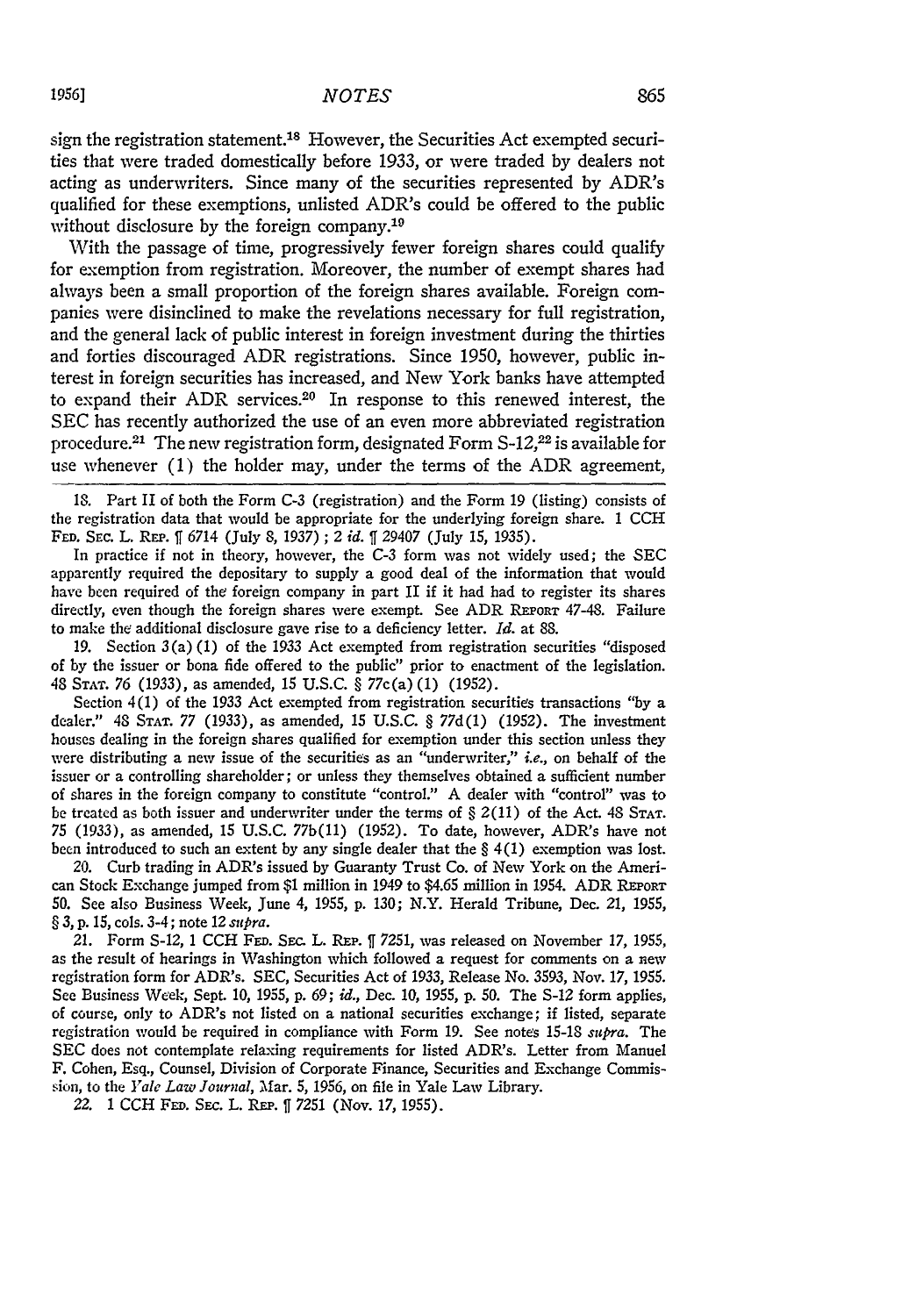withdraw the underlying foreign share, and (2) the underlying share would not itself have to be registered.<sup>23</sup>

# *Disclosure*

The new regulations do not provide for detailed disclosure. Only four items need be reported in the prospectus: (1) the identity of the depositary bank; (2) the fees and charges collected **by** it; (3) the terms of deposit, and (4) an undertaking **by** the depositary to make available to the SEC and to holders of the ADR's such reports as the foreign company *may* issue to **it.24** If this information is on the face of the ADR, as it usually is, the certificate may be its own prospectus.<sup>25</sup> The foreign company itself need not disclose anything beyond the minimal information required **by** foreign law. <sup>26</sup>

These disclosure requirements seem inadequate. Although the foreign shares standing behind the ADR's may have been traded here as well as abroad for some time, the introduction of an ADR in this country is in many ways equivalent to a new domestic issue. The attractive simplicity of the ADR mechanism, and the ample publicity generally given to announcements of the availability of ADR's, serve to expand the market for these securities far beyond the wellinformed, specialized traders that buy actual foreign shares. But the nonspecialized American investor cannot be expected to be familiar with a company whose shares have never been registered in the United States. The detailed prospectus required for domestic securities is unknown abroad, and complete financial histories of foreign companies are seldom available. While it is true that adequate financial information about American companies is not always available, the difference in accounting standards and the non-availability of the foreign company as a party liable to the investor lend added weight to the arguments that have already been made for more adequate disclosure **by** unlisted domestic companies.

It is possible that in relaxing the requirements for registration, but not for listing, $27$  the SEC relied on the greater sophistication of the over-the-counter investor, and assumed that the unsophisticated investor trades primarily on the national exchanges. 28 If this distinction has in fact been drawn by the SEC,

26. The depositary undertakes only

"to make available for inspection by holders . . . any reports and communications received from the issuer of the underlying securities which are both (1) received by the registrant or depositary as holder of the deposited securities, and (2) made generally available to the holders of the underlying securities by the issuer."

Form S-12, 1 CCH FED. SEC. L. REP. 111 7253, 7254 (Nov. 17, 1955). As the foreign company has no obligation under our law to issue any reports, the depositary's undertaking is no guaranty of information.

**27.** See note 21 *supra.*

28. For contrast of the modes of operation of auction (stock exchange) and negotiated (over-the-counter) markets, see Loss 707-16; SEC, **REPoRT ON THE FEASIBLULY AND AD-**

<sup>23.</sup> Form S-12, 1. **CCH FED.** SEC. L. REP. 1 7252 (Nov. 17, 1955).

<sup>24.</sup> *Id.* 7253.

**<sup>25.</sup>** *Id. 1* 7252. See note 13 *supra.*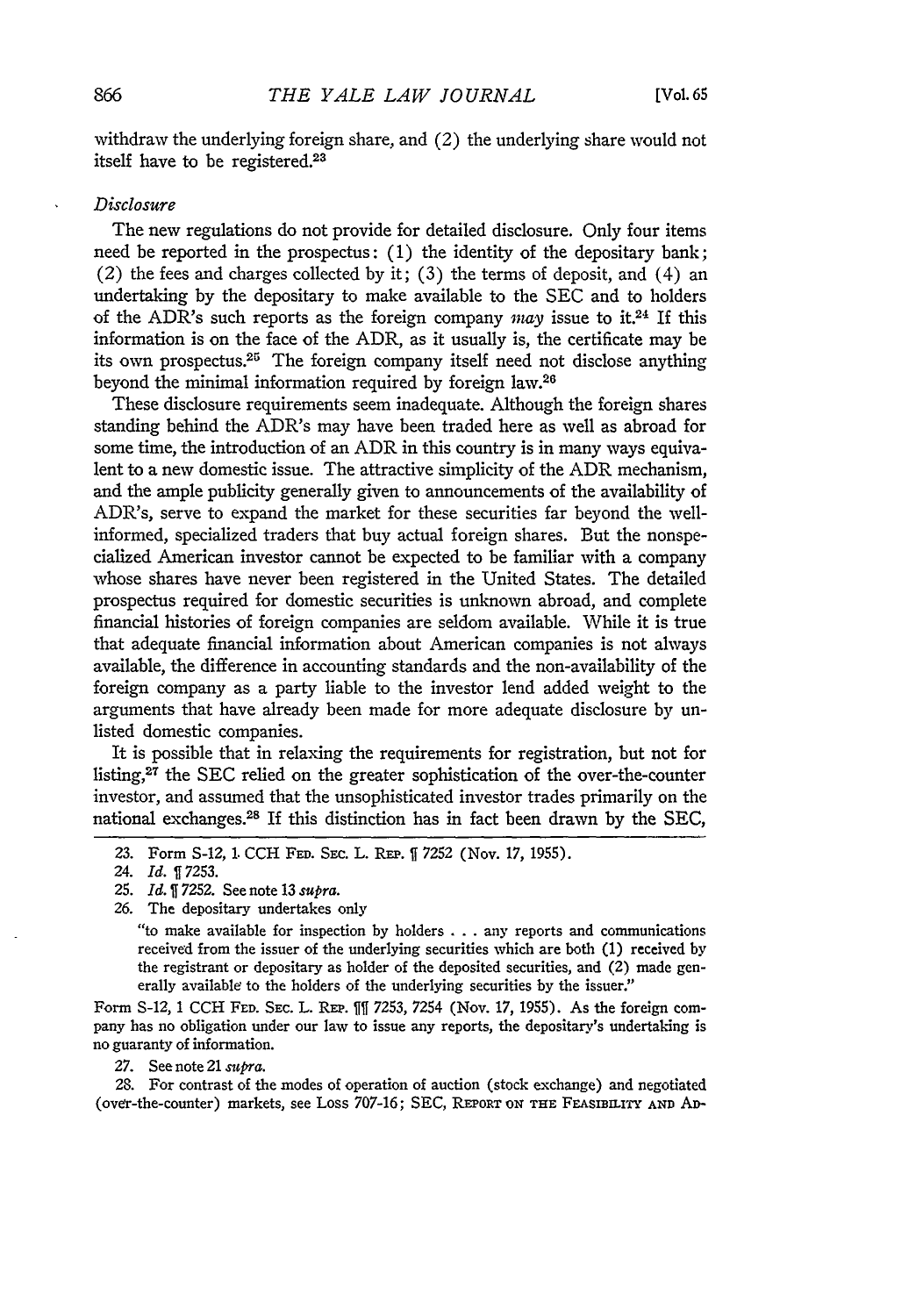#### *NOTES*

it is in itself an admission of the dangers involved. In over-the-counter trading, the market for a given share often is made **by** a single professional trader. Unlike the situation in an open and well-reported auction market, the trader in a negotiated market can, to the detriment of the investor, control the trading of the ADR's he alone has introduced.29 Thus the simplified registration means a minimum of information and a maximum opportunity for manipulation.

### *Liability*

Even assuming that sufficient disclosure is or will be required, the simplified form does not identify any party that assumes the traditional "issuer's" liability for the reliability of the data disclosed.<sup>30</sup> The foreign company does not even sign the registration statement. The depositor, which formerly qualified and was liable as issuer because it undertook to "perform the acts and assume the duties" of managing the deposit, $31$  no longer does so under the modern scheme. Today, the functions formerly discharged by the depositor have in substance been assumed by the depositary bank. Rather than a separate contract of deposit between the depositary and a large depositor, there is now a series of separate deposits pursuant to an open-ended offer by the depositary to issue ADR's against deposits conforming to prescribed conditions.<sup>32</sup> Yet by the SEC's express instructions, the depositary bank is not to be considered the issuer of the ADR's **;33** rather, the **SEC** has created a seemingly fictitious issuer. Its instructions read:

"[T]he entity created by the agreement for the issuance of the American Depositary Receipts (or any corporation or trust organized to act only as a conduit in connection with the deposit of the underlying securities pursuant to such an agreement) shall be deemed to be the issuer of the American Depositary Receipts for all purposes of this form and the Act."<sup>34</sup>

**VISABILITY OF THE** COMPLETE **SEGREGATION** OF THE **FUNCTIONS** OF DEALER **AND** BROKER 65-67 (1936) **; TWENTIETH CENTURY** FUND, THE SEcuRITY MARKETs **263-70** (1935). There are currently three foreign stocks traded in substitute certificates on the New York Stock Exchange, and fifty-six on the American Stock Exchange. There are, in contrast, several hundred foreign stocks traded over-the-counter for which the ADR mechanism could be utilized.

**29.** That the **SEC** is cognizant of this possibility is evident from the fact that it has restrained over-the-counter dealers from engaging in just such tactics. See, e.g., Norris and Hirshberg, Inc., 21 **S.E.C. 865,** 874 (1946).

**30.** "Issuer" is defined in § 2(4) of the Securities Act of **1933;** his liabilities for fraud, nondisclosure and misleadingly incomplete disclosure are defined in §§ *11,* 12, **17.** See 48 **STAT. 74-75, 82-85 (1933),** as amended, **15 U.S.C.** §§ **77b(4), k, 1, q (1952).**

**31.** Form **S-12, 1 CCH** FED. **SEc.** L. REP. **ff 7252** (Nov. **17, 1955),** applies only when "no person or persons perform the acts and assume the duties of depositor or manager," the only capacity in which the depositor formerly was deemed to **be** the "issuer." See note **<sup>17</sup>***supra* and accompanying text.

*32.* See notes **11-13** *supra* and accompanying text.

**33.** Form **S-12,** 1 **CCH FED. SEc.** L. REP. **ff 7252** (Nov. **17, 1955).** This is true even though the depositary signs the S-12 on behalf of the issuer-registrant. *Ibid.;* see note *47 infra.*

34. Form **S-12,** 1 **CCH FED. SEC.** L. **REP.** IT *7252* (Nov. 17, **1955).**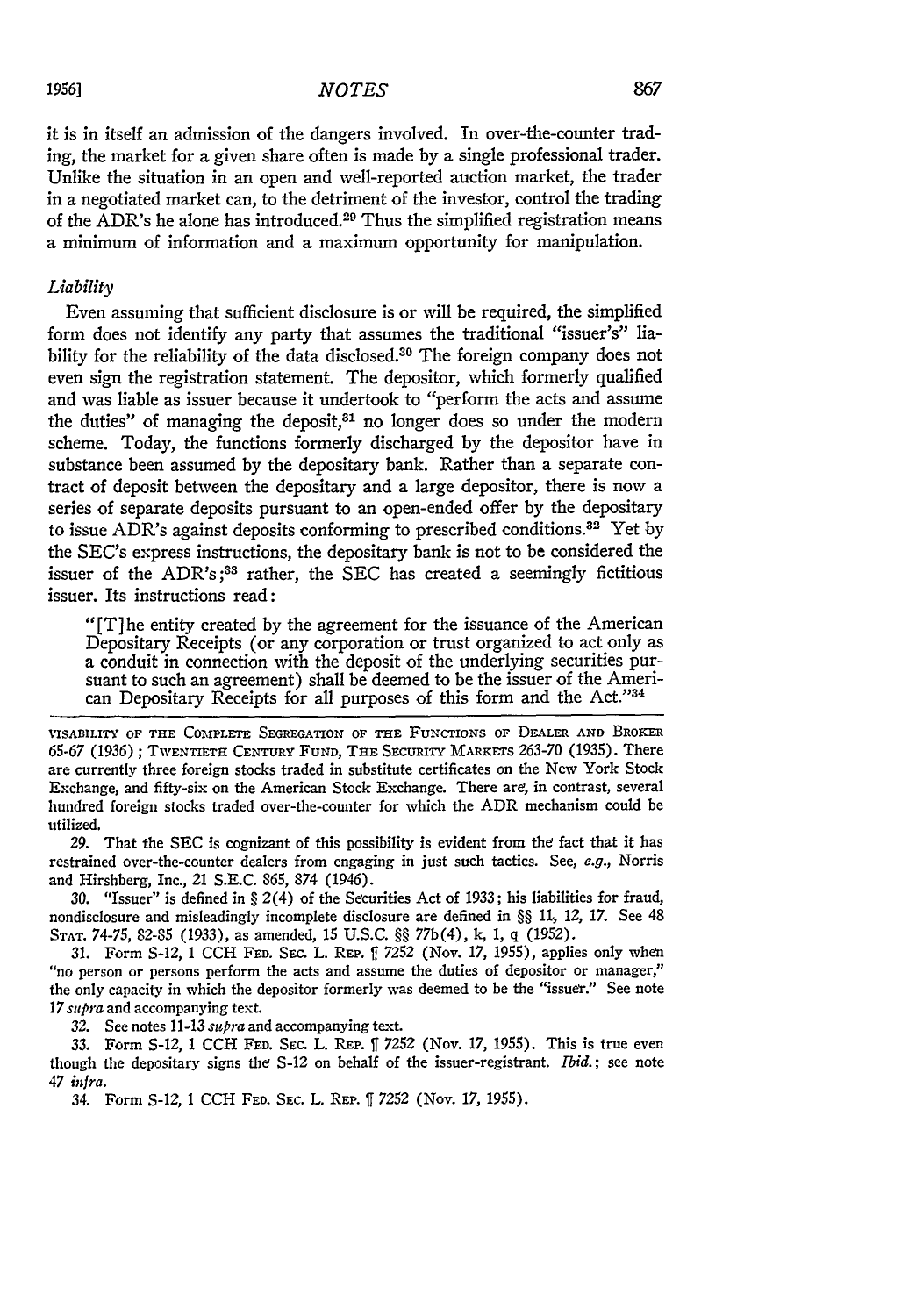Who this "entity" is, which agreement it was "created by," what duties it may be compelled to perform, and what assets it has or how they may be reached, have not been indicated.

The SEC's strangely obscure position as to the identity and liability of the issuer may stem from the banks' contention that, if the bank is considered to be the issuer of the ADR's, then ADR's are exempt from registration under section  $3(a)(2)$  of the Securities Act.<sup>35</sup> Section  $3(a)(2)$  exempts from the Act securities "issued or guaranteed by any national bank, or any banking institution the business of which is . . . supervised by the State or Territorial banking commission or similar official.. . **."31** At the SEC conference on ADR's which preceded the issuance of Form S-12, bank counsel strongly supported the view that the bank was the issuer, and that in consequence ADR's were exempt securities.<sup>37</sup> At the suggestion of the conference chairman that the exemption was intended to cover only securities of the bank itself, not securities of an unrelated enterprise,<sup>38</sup> bank counsel pointed to the "issued or guaranteed by" language of section  $3(a)(2)$ . If stock "guaranteed by" a bank could be exempt, it was argued, Congress clearly contemplated that securities other than bank securities could qualify for the exemption.<sup>30</sup> Moreover, argued counsel, it was immaterial that state authorities did not in fact regulate the issuance of ADR's. In section  $3(a)(2)$  Congress exempted securities issued by banks "the *business* of which **...** is supervised."40 And its express reference to regulation of the *issuance* of securities by the ICC, in granting a parallel exemption to carriers, indicated that it had consciously differentiated between supervision of a business in general and supervision of the issuance of particular securities.<sup>41</sup>

If the SEC accepted the argument that the bank exemption was applicable, there appeared to be no way of subjecting ADR's to regulation. The mechanics of issuance of ADR's are such that no party other than the bank could perform the issuer's functions, and no party could reasonably be deemed an "underwriter" or "dealer."<sup>42</sup> The Commission could therefore not deny that

**<sup>35.</sup>** ADR **REPoRT** 87-88. In response to an inquiry in 1950 the SEC indicated that, in its view, if a bank were the "issuer" of an ADR, the  $\S 3(a)(2)$  exemption would apply. *Id.* at 8. See letter from SEC to Winthrop, Stimson, Putnam & Roberts, Aug. 24, 1950, p. 3, copy on file in Yale Law Library. When in 1955 the Irving Trust Co. attempted to implement the distribution of ADR's on the basis of this ruling, however, the SEC invited interested banks, brokers and dealers to attend a hearing at which the matter of the  $\S 3(a)$ (2) exemption could be reconsidered.

<sup>36. 48</sup> **STAT. 76** (1933), as amended, 15 U.S.C. § 77c(a) (2) (1952).

<sup>37.</sup> ADR **REPoRT** *24,* 41; *cf. id.* at 54-58.

<sup>38.</sup> *Id.* at 23.

<sup>39.</sup> *Id.* at 24. See, however, text at notes 49-55 *infra.*

<sup>40. 48</sup> **STAT.** 76 (1933), as amended, 15 U.S.C. § 77c(a) (2) (1952). (Emphasis added.)

<sup>41.</sup> ADR REPORT 23-26, 41. *But see* notes 53-55 *infra* and accompanying text.

Section 20a of the Interstate Commerce Act places the issuance of securities by railroads under the supervision of the ICC. 41 **STAT.** 494 (1920), as amended, 49 U.S.C. § 20a (1952).

<sup>42.</sup> *Cf.* ADR **REPORT** 71; text at notes 11-13 *supra.*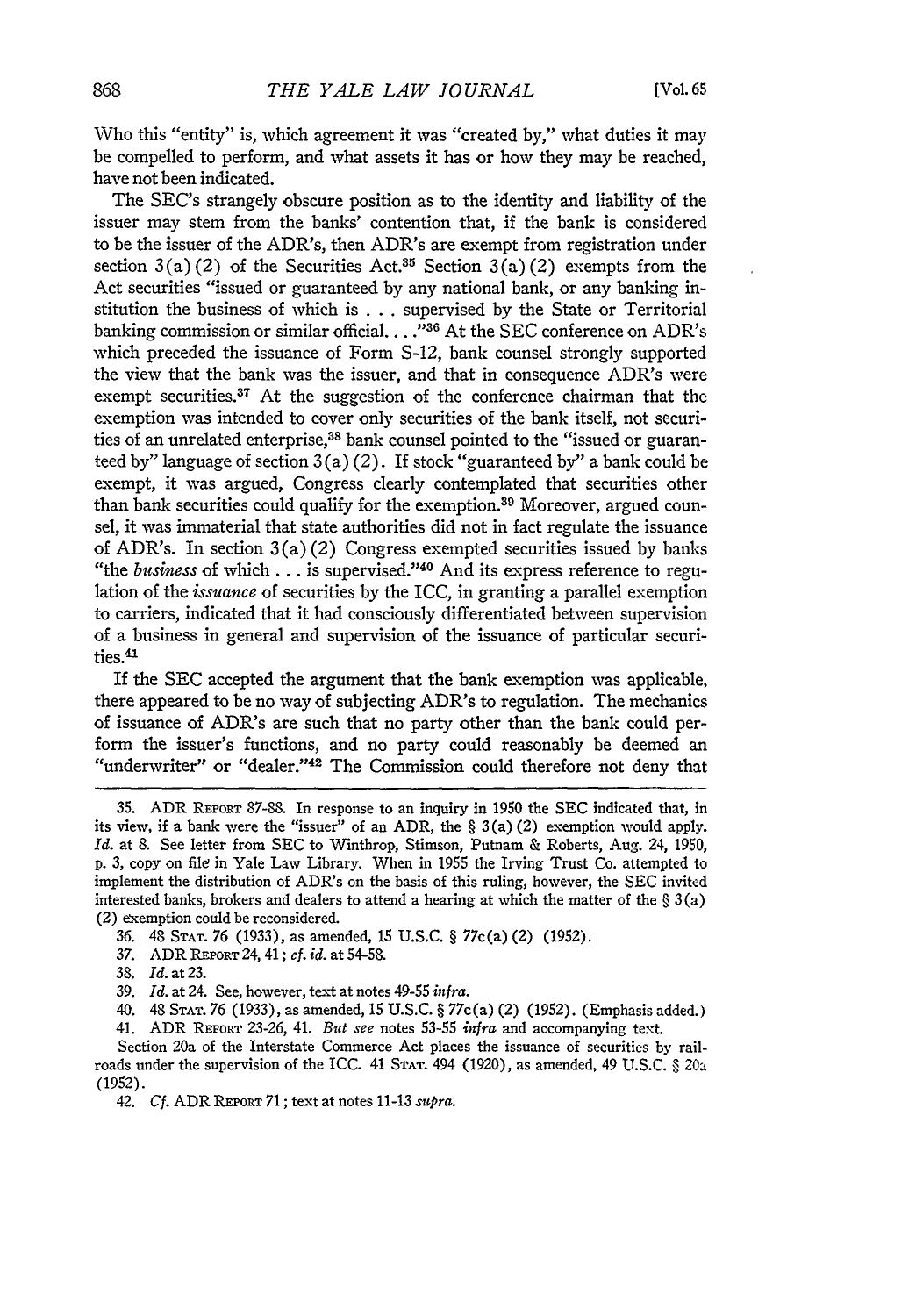the bank was the "issuer," for it would then have no party liable for registration of ADR's, and would, indeed, lose all authority to regulate their issuance.43 But if the bank was the "issuer," ADR's became exempt securities, and neither the disclosure nor the liability provisions of the Act would be applicable. The ingenious theory which the Commission ultimately adopted appears to be a compromise fashioned to avoid both unsatisfactory alternatives.

In Form S-12, the SEC used the second "except" clause of section 2(4) of the Act for the dual purpose of imposing a duty of registration, and at the same time withdrawing liability for information disclosed in the registration statement. Section 2 states that the term "issuer" means "every person who issues or proposes to issue any security," and then narrows the definition in a series of "except" clauses. The second "except" clause provides that where the "issuer" is a "trust, committee, or other legal entity, the trustees or members thereof shall not be individually liable as issuers of any security issued **by...** [such entity]." $44$  It is this clause which, apparently, the SEC intended to invoke by its "entity" language in the instructions for Form S-12.45 But the second "except" clause was plainly intended to refer only to such arrangements as voting trusts and security-holders' protective committees in bankruptcy or reorganization. And its application to arrangements for deposit of foreign securities is almost bizarre, since, in the words of bank counsel, no "legal entity is created apart from the bank itself."<sup>46</sup> However, the SEC's formulation at once removed the bank from the definition of "issuer," and replaced it with a fictitious "entity" that was not within the bank exemption. Then, by virtue of its rule-making power, the SEC could allow the bank, as deposi-

43. Transactions by persons other than an issuer, underwriter or dealer are exempt under the 1933 Act. 48 **STAT.** 77 (1933), as amended, 15 U.S.C. § 77d(1) (1952) ; Loss 123. In the modern context there is no possibility of holding the bank or any other party liable as dealer or underwriter. See ADR REPORT 41; text at notes 11-13 *supra.*

44. 48 **STAT.** *74* (1933), as amended, 15 U.S.C. § 77b(4) (1952).

The first "except" clause of  $\S 2(4)$  states that the person who "issues" the security is not the "issuer" where there is another party who performs the acts and assumes the duties of depositor or manager. Under the type of ADR that represents a separate deposit agreement, see notes 6-S *supra* and accompanying text, the depositor would, under 2(4), displace the bank as "issuer." This type of ADR is analogous to the certificates of deposit issued by banks on deposit of securities by such entities as bondholders' protective committees. But where there is no such agreement or depositor, as is more typical of the modem ADR, see notes 11-13 *supra* and accompanying text, the first "except" clause is inapplicable. ADR **REPoRT** 71-74.

45. Manuel F. Cohen, Esq., Counsel, Division of Corporation Finance, SEC, suggested such a rationale in the course of the hearings. ADR **REPoRT** 80-81.

46. ADR REPORT 81.

It seems likely that, at the outset, the SEC visualized an "entity" in the nature of a joint venture between the banks and brokers dealing in foreign securities. *Id.* at 62-70, 82-83. There was at least historical justification for this view, in that the original mechanism for substitute certificates involved such an agreement between an investment bank and the depositary, *id.* at **80;** text at notes 5-10 *supra,* and the SEC had oriented its regulations accordingly. However, the broker today plays no such role. See ADR REPORT 30; text at notes 11-13 *supra.*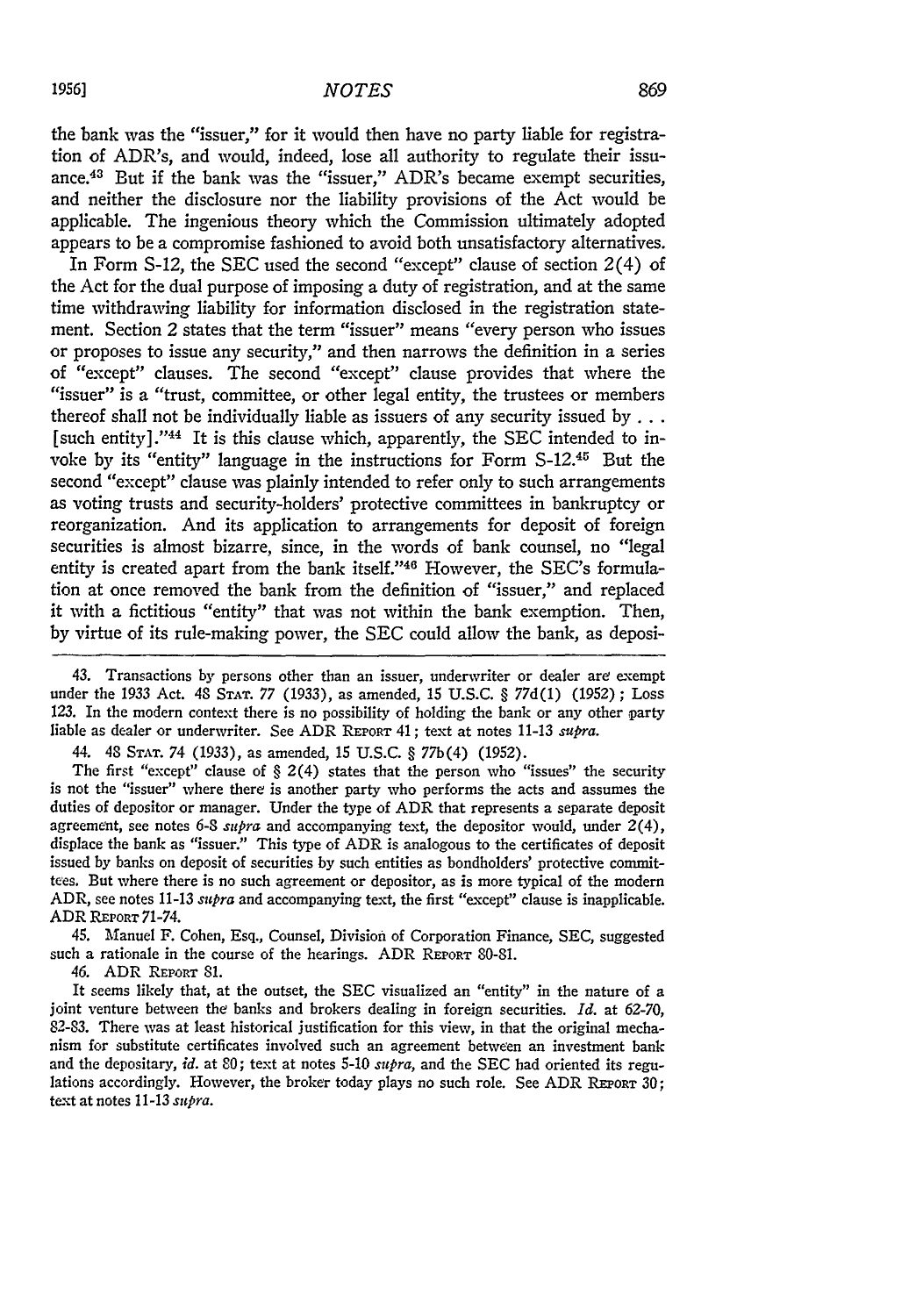tary, to register in behalf of the "entity" that proposed to "issue" the securities.<sup>47</sup> Moreover, since ADR's remained fully subject to the Act under this interpretation, the Commission could issue stop-orders if occasion arose.<sup>48</sup> Meanwhile, since the SEC's theory made the bank liable only in its capacity as an "entity," i.e., not at all, Form S-12 served the banks' purposes almost as well as a holding that the  $3(a)(2)$  exemption was applicable.

The flaw in the position of both the banks and the SEC is that ADR's are not exempt securities under section  $3(a)(2)$ . Bank securities were exempted from registration for two reasons: (1) federal and state regulatory agencies supervised banking activities, so that investors in bank securities were already to some extent protected; and (2) detailed disclosure to the public of information about the financial condition of banks might provoke runs.49 Obviously, neither reason supports extension of the bank exemption to ADR's, since federal and state banking authorities make no investigation whatever of the worth of securities underlying ADR's,<sup>50</sup> and the information disclosed would in any event have nothing to do with the financial condition of banks. Moreover, the wording of the exemption statute does not support the banks' position. It is true that section 3(a) (2) exempts securities "guaranteed **by"** banks, but this language is entirely consistent with an intent to limit the exemption to the securities of banks themselves. For the worth of a bank's guarantee, like that of any other bank security and unlike that of an ADR, would depend primarily on the bank's own credit and financial condition.<sup>51</sup> Accordingly, the disclosure that would be required on issuance of a guarantee would concern

47. In a typical Form S-12, the blank space labeled "Name of Issuer" is filled in with the words, "American Depositary Receipts for [foreign company]." The same words appear in the blank labeled "Registrant" at the conclusion of the form. The bank completes the form in the manner indicated and signs beneath "Registrant" as follows: **"By** [name of bank] [signature and title of officer]." See sample registration form on file in Yale Law Library.

48. 48 STAT. 79 (1933), as amended, 15 U.S.C. § 77h(d) (1952); ADR REPORT 46.

49. Because there are no legislative materials elaborating the purposes of the bank exemption in  $\S 3(a)(2)$ , legislative intent must be inferred from the terms of the statute. The general understanding of the purposes of  $\S 3(a)(2)$  is as stated. See the exchange between SEC Chairman Armstrong and bank counsel during the SEC hearings on regulation of ADR's. ADR REPORT 59-60; cf. Loss 354-55.

50. Banks concede that the banking authorities do not regulate the issuance of ADR's except to the extent of ascertaining whether in fact the underlying foreign securities have been deposited and are being safely held. ADR REPORT 61.

51. Actually, it is generally believed to be ultra vires for a bank to guarantee the in- -Vestment obligations of another enterprise. 4 MIcmIE, BANKS AND BANKINrG **c. 7,** § 44 (perm. ed. 1931) **;** 7 *id.* c. 15, *§§* 163-64. National banks may deal in the obligations of other persons or entities only "without recourse." REV. STAT. § 5136 (1875), as amended, 12 U.S.C. § 24 (1952). This rule applies to investment as well as to commercial paper. Awotin v. Atlas Exchange Nat'l Bank, 295 U.S. 209 (1935). Government securities are the only exception to this proscription. REv. **STAT.** § 5136 (1875), as amended, 12 U.S.C. § 24 (1952). Consequently, the only purpose of the "guaranteed by" language of the bank exemption clause seems to have been to insure that banks would not be compelled to register when and if they guaranteed government securities, themselves exempt from registration under § **3** (a) (2).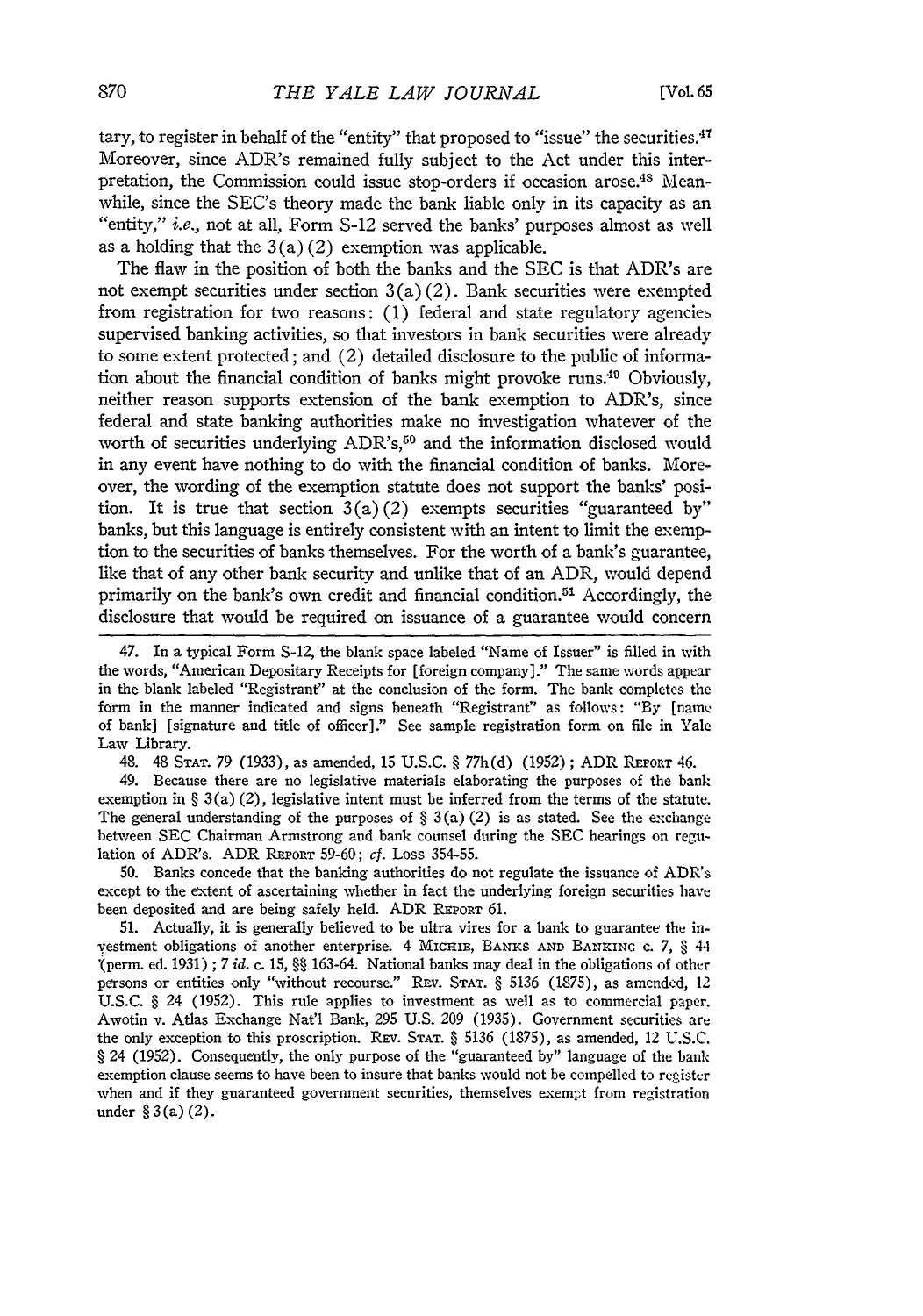the bank's own financial affairs.<sup>52</sup> Furthermore, the clause's reference to securities issued by banks "the *business* of which . . . is supervised"<sup>53</sup>—used by the banks as an argument for exemption of ADR's <sup>54</sup>-actually reinforces the conclusion that Congress intended to include only bank securities within the scope of the exemption.<sup> $55$ </sup> Close federal and state supervision of the "business" of banks might well be deemed to obviate separate regulation of bank securities; it could scarcely obviate regulation of securities like ADR's, which are dependent on the "business" of an enterprise wholly unrelated to the bank. In short, there is no valid reason, in either the language or the policy of the Act, why the depositary bank should not be required to assume liability in law for the issuer's role it has assumed in fact.

### **'CONCLUSION**

Foreign companies that wish to make their shares more readily available on the American market through the medium of ADR's should be held to substantially the same disclosure requirements as domestic corporations. And the depositary bank, as the only responsible party available to the American investor, should be required to undertake the issuer's liability to insure that this disclosure is made and made accurately. It is true, as the banks have pointed out, that ADR's are now used primarily for established European enterprises.<sup>56</sup> But the SEC should recognize that the ADR is also available for the most speculative foreign uranium mine.<sup>57</sup> And in any event, substitution of a

52. The guarantor of a security would, together with the obligor of the security guaranteed, file a standard Form **S-1** registration setting out the required information concerning both guarantor and obligor. 1 CCH FED. SEC. L. REP.  $\parallel$  7121-29 (Oct. 25, 1955). The guarantor is considered to be the "issuer" of only the guarantee and not of the underlying security. See Loss 304-05, 362-63.

Guarantees are apparently most often used in connection with leases and consolidations. The acquiring company may find it more expedient to guarantee the debt or preferred dividends of the acquired company than to purchase them outright. 1 DEWING, THE FINAN-**CIAl** POucY oF CORroRATioNs 126 (5th ed. 1953).

53. 48 **STAT.** 76 (1933), as amended, 15 U.S.C. § 77c(a) (2) (1952). (Emphasis added.) 54. See note 40-41 *supra* and accompanying text.

55. In contrast to the bank exemption's reference to regulation of the *business* of banking, the exemption for carriers specifies securities the *issuance* of which is otherwise regulated. 48 STAT. 76 (1933), as amended, 15 U.S.C. § 77c(a)(6) (1952). The banks have argued from this contrasting language that the bank exemption was intended to embrace all securities issued by banks, whether the bank's own security or not, without regard to whether bank supervision actually affects the security in any material way. See text at notes 40-41 *supra.*

But the argument may not be carried so far. It is doubtless true that Congress intended to exempt *bank* securities even where their issuance was not directly supervised by banking authorities. This exemption was deemed warranted, however, only by the policy against public disclosure of banks' affairs, and the protection already afforded to the investor by the constant surveillance of the financial affairs of banks. Neither of these reasons, nor any others that are apparent, support exemption of non-bank securities such as ADR's. *Cf.* note 44 *supra* (issuance by banks of certificates of deposit for securities).

56. *Cf.* list of shares for which ADR's are offered by the Guaranty Trust Co. of New York, on file in Yale Law Library.

57. This possibility was suggested by SEC Commissioner Orrick during the hearings